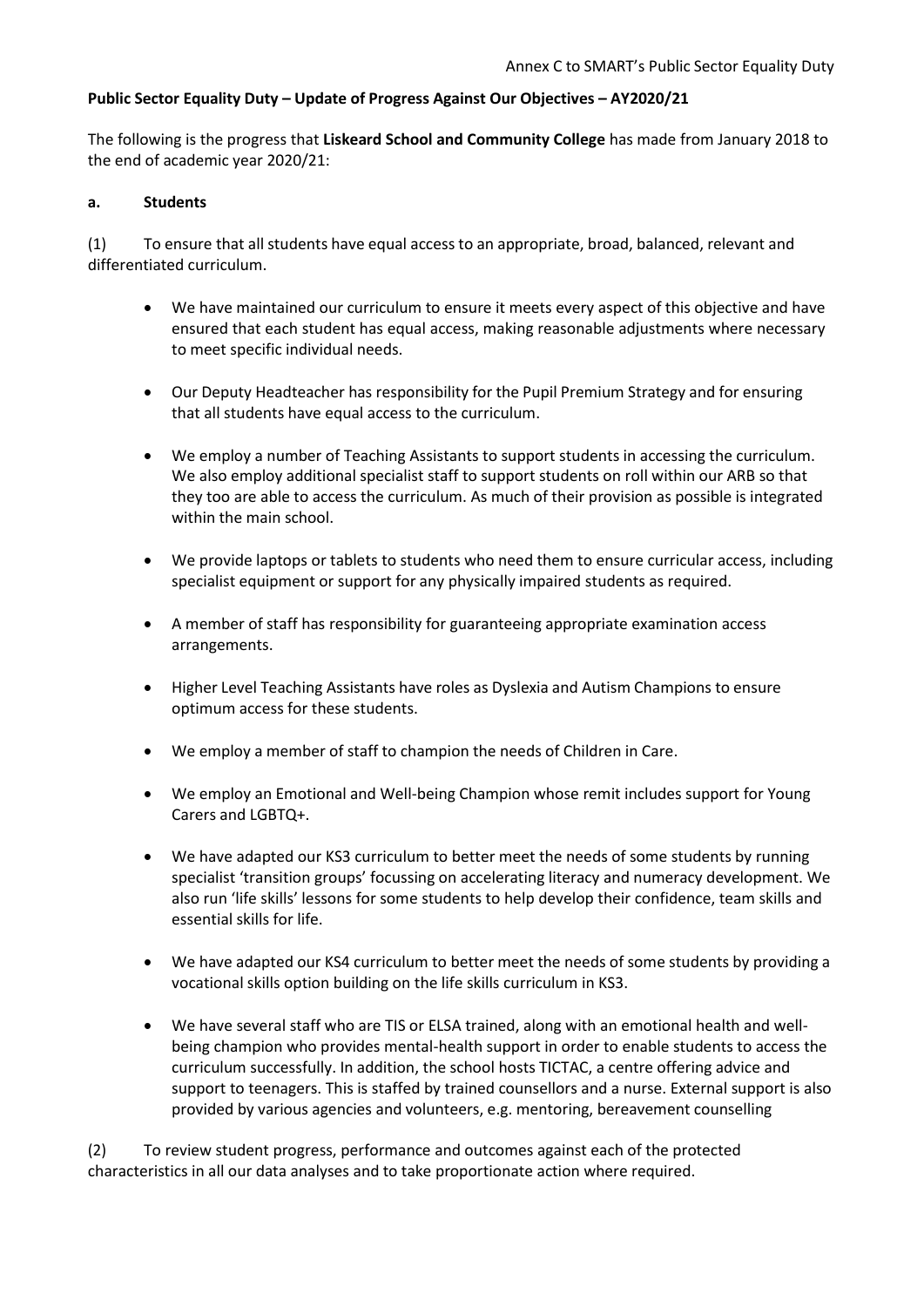- Our data shows that children with Education Health and Care plans are making strong progress (confirmed by Ofsted visit, Feb 2020).
- The attainment of disadvantaged students is improving and the Ofsted visit confirmed we are using funds strategically to support disadvantaged students' academic progress.
- The catch-up funding is used well for reading intervention in Year 7. Targeted Lexia intervention supports students in small groups.
- We have identified that boys and children with low prior attainment under-perform in relation to their peers.
- There is nothing to raise concern about the progress of students in the other categories.

(3) To raise student awareness and encourage them to embrace equality and diversity through the curriculum and assemblies, and to apply proportionate remedies to modify inappropriate attitudes and behaviours.

- We have delivered assemblies on:
	- o Autism Awareness
	- o Anti-bullying
	- o Hate Crime
	- o Exercising empathy and compassion
	- o Guest speakers, e.g. PC Turner-Moore
	- o Respecting differences
	- o Equality and fairness
	- o Not judging on appearances
	- o Sexual harm and consent
- Our PSHE curriculum includes a comprehensive programme that focuses on personal development, behaviour and welfare.
- We work with the Intercom Trust to support our LGBTQ+ community.
- We promote a fully inclusive team ethos, with emphasis on everyone having courage, resilience and kindness. These attributes are frequently the focus of assemblies and promoted daily in lessons. Our rewards schemes and personal development challenges align to these attributes.
- We have purchased ClassCharts to help us better track and monitor both positive and negative behaviours. Any behaviours resulting in sanctions such as internal exclusions and fixed term exclusions require a re-integration meeting with a senior member of staff. These often require a level of restorative justice and/or resolution to enable students learn from their mistakes.
- We have trained, student Anti-Bullying Ambassadors.
- Our Sixth Form students support their younger peers through volunteering in classes, peer mentoring and acting as reading buddies.
- The following number of cases of prejudice-based bullying, intimidation, discrimination, victimisation or harassment involving students were reported and investigated:
	- $O$  AY2018/19 = 2
	- $O$  AY2019/20 = 3
	- $O$  AY2020/21 = 8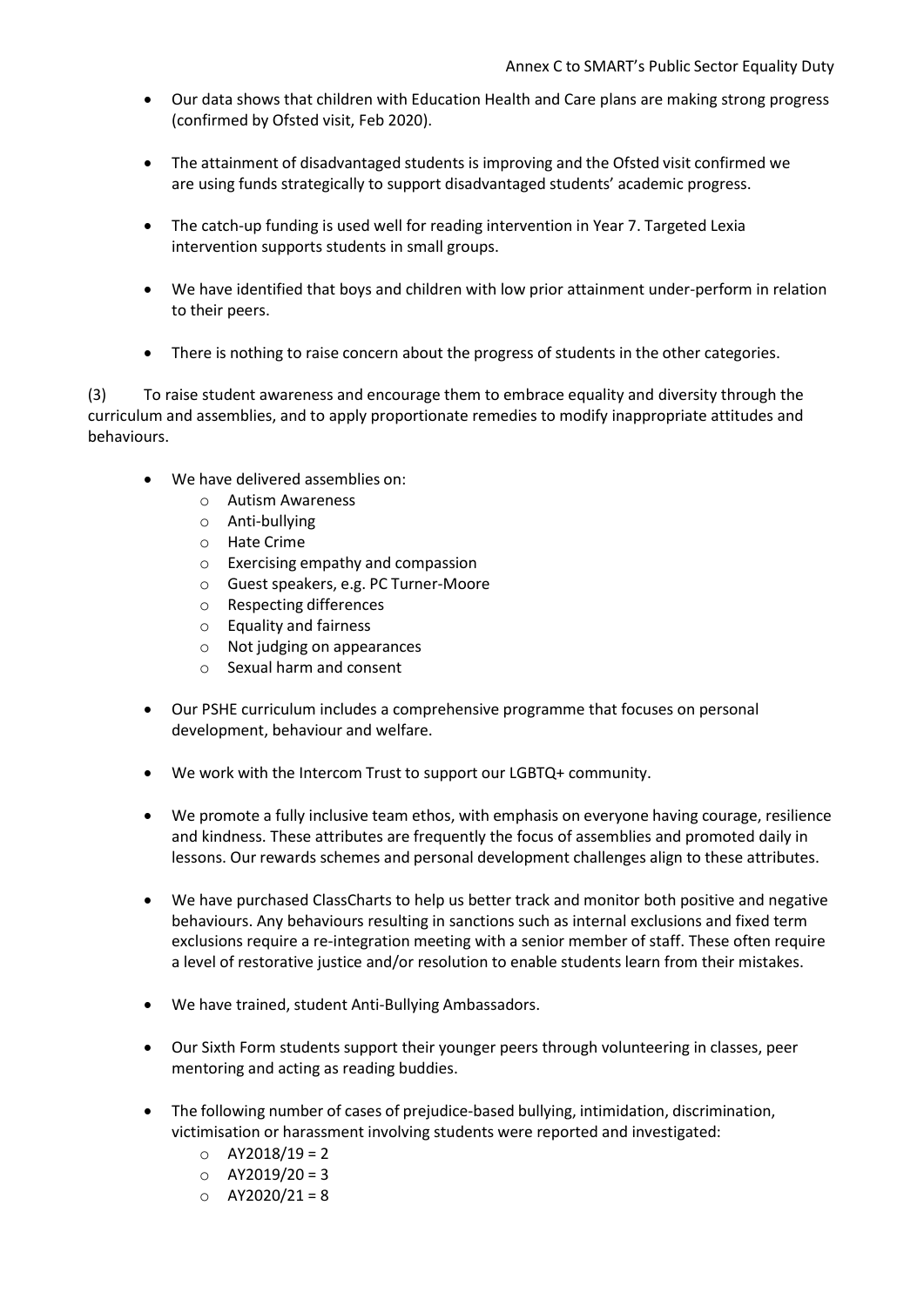# **b. Staff**

(1) To raise awareness of our equality duty through staff training in order to embed effective practice in all of our activities so as to eliminate discrimination, harassment, victimisation and any other conduct that is prohibited by or under the Equality Act 2010 and to advance equality of opportunity/foster good relations between persons who share a relevant protected characteristic and persons who do not share it.

- We have tested and revised our job application form and supporting paperwork.
- We have developed and published SMART's recruitment policy.
- We have had training from external and internal professionals (TIS training and SENDCo training).

(2) To encourage and demonstrate appropriate behaviours and take proportionate and consistent action to modify inappropriate attitudes and behaviours.

- The following number of cases of prejudice-based bullying, intimidation, discrimination, victimisation or harassment involving staff were reported and investigated:
	- $O$  AY2018/19 = no cases
	- $O$  AY2019/20 = no cases
	- $\circ$  AY2020/21 = no cases

## **c. Leadership**

(1) To ensure that Directors, Local Governors, headteachers, SLT and SMART leaders at all levels apply the letter and promote the spirit of the equality duty with transparency across their areas of responsibility when undertaking their duties.

(2) To plan for and allocate appropriate and proportionate resources to deliver the equality duty, including for the provision of training and to enable reasonable adjustments, including the supply of auxiliary aids and services.

- We have an SEND Governor, a PP Governor and a Governor who oversees Children in Care and Young Carers.
- The SMART Trust Board was briefed on the Public Sector Equality Duty by Steve Green in January 2018.

## **d. SMART schools our associates**

(1) To promote equality, celebrate diversity and stimulate community cohesion by fostering good relations within and across SMART's schools, with persons and organisations associated with SMART and with the wider community.

- Key students have worked with primary and secondary school students from other SMART schools on the SMART Student Council.
- We run various 'Bring Your Grown-up to…' events throughout the year to help parents/carers/siblings understand how they can support learning at home
- Our Sports Leaders lead the Primary Disability Sport Festival.